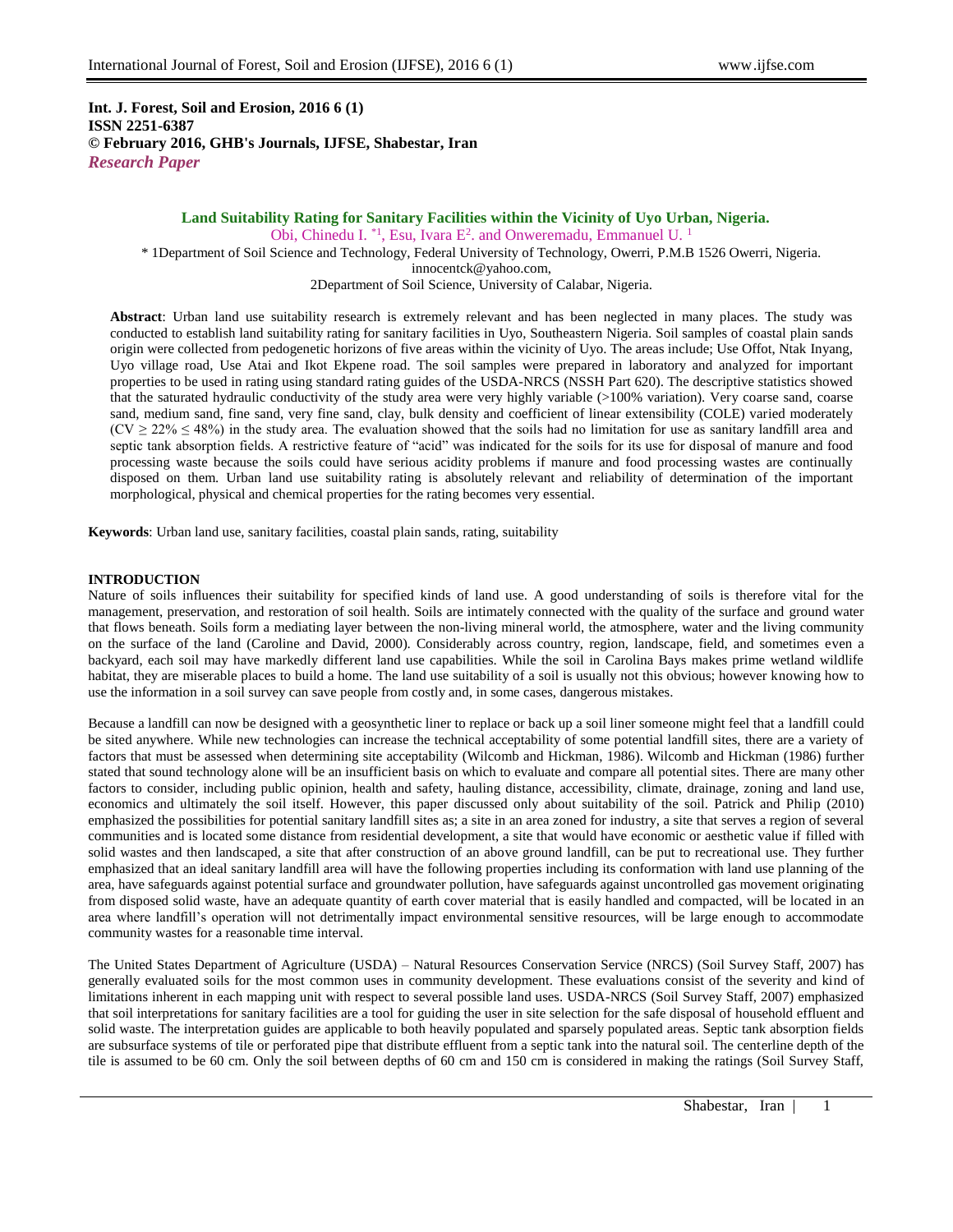2007). Soil interpretations for waste management provide a means to use organic wastes and waste-water as productive resources. The use of these soil interpretation guides for sanitary facilities is important in site selection to minimize the potential for pollution and health hazards in local or regional areas.

In Uyo urban, Nigeria, there are burrow pits already in use for solid waste disposal, land uses in the area also include waste disposal on lands as well as septic tank absorption fields. Suitability assessments are required for other areas yet to be exploited for these uses. The objective of this study was therefore to evaluate the soils within the vicinity of Uyo Urban for three sanitary facilities land uses including, sanitary landfill area, septic tank absorption fields and waste management. For this purpose, soils from five representative areas in Uyo urban were sampled and characterized.

# **MATERIALS AND METHODS**

# **Description of the Study Area**

The study was carried out in five different areas in Uyo capital territory, namely; University of Uyo permanent site axis (Use Offot), Uyo village road, Ntak Inyang (Itu road), Uyo-Ikot Ekpene road and Use Atai. Soils of the five locations were all derived from coastal plain sands and have been altered by cultivation. In Use Offot, the soils have been cultivated but under fallow during the sampling period and were dominated by *Pennisetum digitatum* and many stands of oil palm, in the Uyo village road, the soils are under fallow dominated by *Panicum maximum* but could also have been cultivated, the Ntak Inyang soils were used solely for commercial production of rubber (rubber plantation), the soils in the sampling area of Uyo-Ikot Ekpene road had arable crops such as *Manihot esculenta* and *Zea mays*  while the Use Atai soils were under fallow. Uyo is located between latitude  $4^{\circ}$  50' and  $5^{\circ}$  07' N and longitude  $7^{\circ}$  45' and 8 $^{\circ}$  05' E within a humid tropical climate characterized by rainy season (February/March – November) and dry season (November – February/March). Annual rainfall ranges from 3000 mm along the Atlantic coast to 2000 mm in the hinterland (SLUS-AK, 1989).

## **Soil Sampling and Laboratory Analysis**

Reconnaissance field trip was undertaken and routine materials and methods to be used in the field study were noted. In the field, profile pits were prepared (one each for the five different areas), described and sampled according to genetic horizons for characterization and evaluation according to Keys to Soil Taxonomy (Soil Survey Staff, 2006). The soil samples were air dried, crushed and made to pass through 2.0 mm mesh sieve. Samples were also collected with core samplers for bulk density and hydraulic conductivity analysis. The slope of each of the sampling sites was measured in the field with an abney level. Percentage gravel in the soils was determined by sieving and calculated as a percentage of the whole soil mass that passed through the 2 mm sieve. Particle size analysis was performed using the Bouyoucous hydrometer method (Gee and Bauder, 1986). Particles were also separated into various sizes using sieves as very coarse sand (VCS), coarse sand (CS), medium sand (MS), fine sand (FS), very fine sand (VFS), silt and clay expressed in gram per kilogram. Bulk density was determined using the core method as described by Blake and Hartge (1986). Hydraulic conductivity was determined using the constant head permeameter method (Topp and Dane, 2002). Coefficient of linear extensibility was calculated from differences in bulk density of undisturbed core samples when moist (33kPa or 10kPa if coarse sandy soil) and oven dry (Esu, 2010). Exchangeable base cations (Ca, Mg, K, and Na) were extracted with 1 N NH4OAc (pH 7) (Thomas, 1982). Exchangeable calcium and magnesium were determined by ETDA complexio-metric titration while exchangeable potassium and sodium were determined by flame photometry (Jackson, 1962). Cation Exchange Capacity (CEC) was determined by ammonium saturation (NH4OAc) displacement method conducted at pH 7.0 as was explained in the Laboratory Manual for Agronomic Studies in Soil, Plant and Microbiology, University of Ibadan (Odu *et al*; 1986). Cations at the exchange sites of 5 g soil were displaced using 50 ml of I N NH4OAc. Methyl alcohol (50 ml) was used to wash the samples by transferring methyl alcohol to the soil held by the filter paper on a beaker. The 5 g sample was transferred into a distillation flask, 100 ml of water was added and then 4 g of MgO was added to the mixture. The mixture was distilled into a boric acid beaker containing 10 ml of boric acid. It was distilled to a 50 ml mark and the mixture was titrated with 0.1 N HCl to a sharp pink end point. The CEC was then calculated using a simple mathematical formula. Soil organic carbon was analyzed by Walkley and Black wet digestion method (Nelson and Sommers, 1982). Thereafter, organic matter was derived by multiplying the value of organic carbon by a factor of 1.724 (Factor of Splenycl). Soil pH was measured potentiometrically in both water and 0.1 N KCl at the soil- liquid ratio of 1:2.5. Electrical conductivity was determined in the same ratio using the conductivity bridge. **Evaluation**

The mean values of results of physical and chemical properties of the soil samples collected from the five representative study sites were used for rating soils within the vicinity of Uyo urban for sanitary landfill area, septic tank absorption fields and waste management, using the suitability criteria of the National Soil Survey Handbook (NSSH), Part 620 of the USDA-NRCS (Soil Survey Staff, 2007) Soil Taxonomy system. The observable morphological properties in the study area were the major properties used for rating the soils. Some of the properties include depth to high water table, depth to bedrock and slope.

# **Statistical Analysis**

Measured variables in the data set were analyzed using classical statistical methods to obtain the minimum, maximum, mean, median, skewness, kurtosis and standard deviation. Coefficient of variation was determined to find out how variables varied in the study sites. All statistical analysis was carried out with the aid of SAS (1999).

#### **RESULTS AND DISCUSSION**

The mean and median of the soil properties were used as primary estimates of central tendency, while standard deviation, coefficient of variation (CV), skewness, kurtosis, minimum and maximum were used as estimates of variability (Table 1). Despite skewness and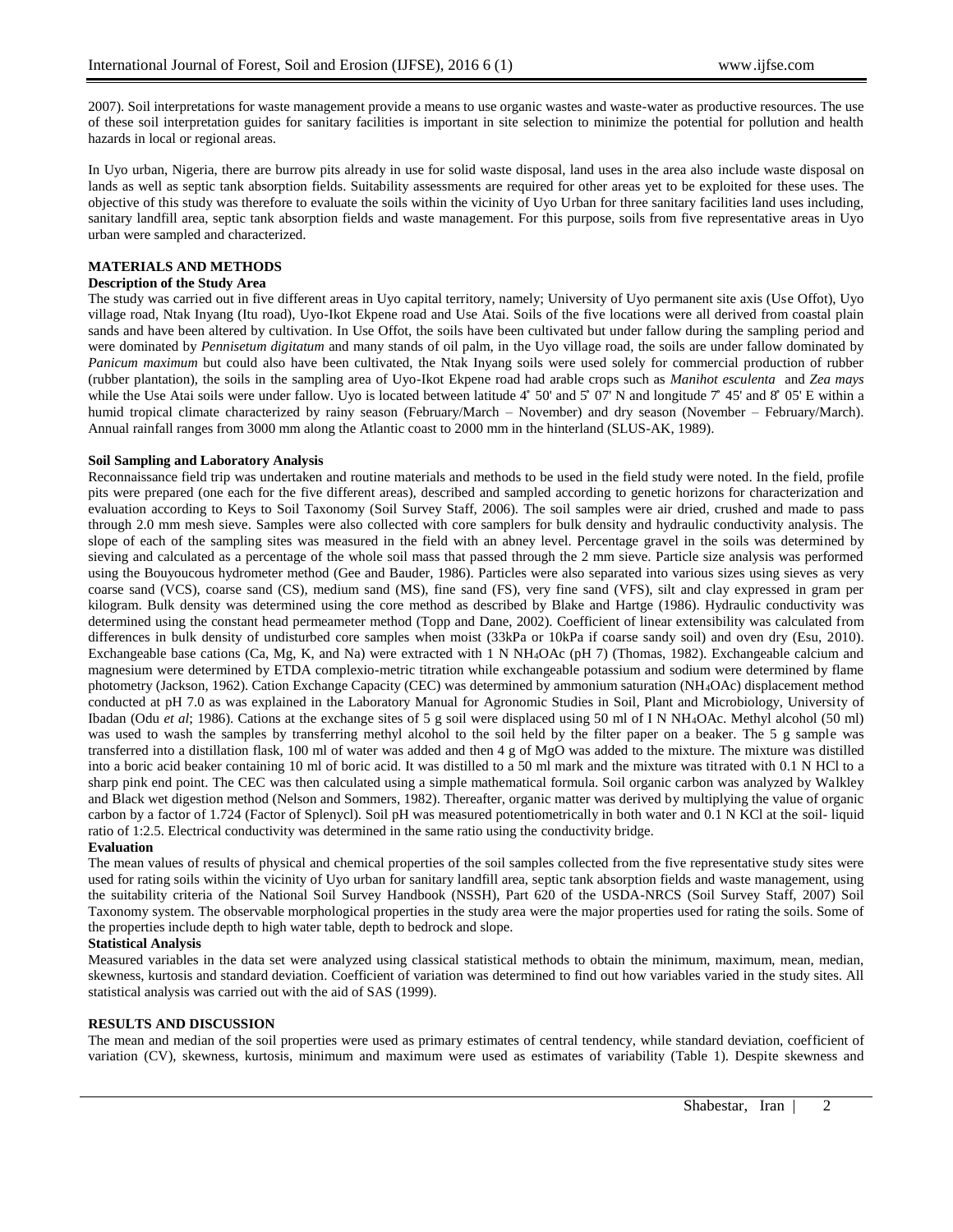kurtosis, the mean and median values were similar (Table 1). These showed that outlier did not dominate the measure of central tendency but a true indication of soils formed from similar parent material. The descriptive statistics show that the saturated hydraulic conductivity of the study area were very highly variable (>100% variation). Very coarse sand, coarse sand, medium sand, fine sand, very fine sand, clay, bulk density and coefficient of linear extensibility (COLE) varied moderately (CV  $\geq$  22%  $\leq$  48%) in the study area. There was little variation (CV = 4%) in the total sand content of the soils. Moderate variability of particle sizes had previously been reported by Obi *et al*. (2011) on the soils of coastal plain sands origin in Okija, southeastern Nigeria. The limitation rating provided in each interpretation is based on the influence of existing soil properties for location of the aforementioned sanitary facilities. For the soils, the rating identifies the degree of limitation, such as slight, moderate, or severe. If the soil has a slight limitation for a specific use, no restrictive feature is noted. The restrictive feature(s) is identified for each moderate or severe limitation rating.

|  |  | Table 1: Descriptive Statistics of Physical and Chemical Properties of the Uyo Soils |
|--|--|--------------------------------------------------------------------------------------|
|  |  |                                                                                      |

| Variable                      | CV     | SD.   | SE    | Skewness | Kurtosis | Mean   | Median | Min.  | Max.  |
|-------------------------------|--------|-------|-------|----------|----------|--------|--------|-------|-------|
| $VCS$ (gkg <sup>-1</sup> )    | 45.54  | 23.53 | 4.80  | 0.57     | $-0.29$  | 51.67  | 40.00  | 20.00 | 100.0 |
| $CS$ (gkg <sup>-1</sup> )     | 23.05  | 53.33 | 10.89 | $-0.29$  | $-0.62$  | 231.42 | 246.00 | 114.0 | 326.0 |
| $MS$ (gkg <sup>-1</sup> )     | 20.04  | 39.42 | 8.05  | 0.69     | 0.00     | 196.67 | 200.00 | 140.0 | 280.0 |
| $FS$ (gkg <sup>-1</sup> )     | 38.77  | 50.73 | 10.35 | $-0.13$  | $-0.58$  | 130.83 | 140.00 | 40.00 | 220.0 |
| $VFS (gkg-1)$                 | 26.24  | 62.97 | 12.85 | 0.46     | $-0.44$  | 240.00 | 220.00 | 140.0 | 380.0 |
| $TS$ (gkg <sup>-1</sup> )     | 4.10   | 34.90 | 7.12  | $-0.33$  | $-0.68$  | 850.58 | 853.00 | 780.0 | 906.0 |
| $Silt (gkg-1)$                | 46.77  | 9.32  | 1.90  | 0.07     | $-1.18$  | 19.91  | 20.00  | 6.00  | 34.00 |
| Clay $(gkg^{-1})$             | 26.91  | 34.86 | 7.11  | 0.53     | $-0.35$  | 129.54 | 122.00 | 74.00 | 206.0 |
| CEC/Clay                      | 27.37  | 0.12  | 0.02  | 0.49     | $-0.96$  | 0.42   | 0.39   | 0.26  | 0.65  |
| $BD (gcm-3)$                  | 23.93  | 0.31  | 0.06  | 0.94     | $-0.63$  | 1.31   | 1.18   | 0.96  | 1.93  |
| <b>COLE</b>                   | 34.89  | 0.001 | 0.00  | 0.08     | $-0.89$  | 0.005  | 0.005  | 0.002 | 0.01  |
| HC.                           | 143.13 | 0.29  | 0.06  | 2.32     | 4.69     | 0.20   | 0.09   | 0.01  | 1.10  |
| $pH(H_2O)$                    | 1.87   | 0.10  | 0.02  | 1.13     | 1.02     | 5.48   | 5.44   | 5.33  | 5.76  |
| pH (KCI)                      | 1.09   | 0.05  | 0.01  | 0.17     | $-0.11$  | 5.37   | 5.37   | 5.25  | 5.50  |
| $EC$ (dSm <sup>-1</sup> )     | 71.04  | 0.11  | 0.02  | 2.09     | 4.41     | 0.15   | 0.12   | 0.06  | 0.48  |
| $Ca (CMolkg-1)$               | 20.74  | 0.24  | 0.05  | 0.29     | 1.99     | 1.17   | 1.12   | 0.53  | 1.67  |
| $Mg$ (CMolkg <sup>-1</sup> )  | 56.79  | 0.45  | 0.09  | 0.99     | 2.38     | 0.79   | 0.79   | 0.13  | 2.13  |
| $Na$ (CMolkg <sup>-1</sup> )  | 26.28  | 0.02  | 0.004 | $-0.16$  | $-0.39$  | 0.07   | 0.07   | 0.03  | 0.10  |
| $K$ (CMolkg <sup>-1</sup> )   | 116.67 | 0.03  | 0.007 | 1.89     | 2.24     | 0.03   | 0.01   | 0.01  | 0.11  |
| TEB $(CMolkg^{-1})$           | 23.42  | 0.48  | 0.10  | $-0.18$  | 1.73     | 2.06   | 2.14   | 0.85  | 3.25  |
| $CEC$ (CMolkg <sup>-1</sup> ) | 18.09  | 0.94  | 0.19  | $-0.15$  | $-0.43$  | 5.18   | 5.10   | 3.20  | 6.80  |
| BS(%)                         | 19.39  | 7.82  | 1.60  | $-2.00$  | 6.16     | 40.32  | 41.43  | 12.50 | 48.72 |
| OM(%)                         | 39.59  | 1.15  | 0.23  | $-0.56$  | 0.44     | 2.91   | 2.92   | 0.14  | 4.95  |
| <b>SAR</b>                    | 37.44  | 0.02  | 0.004 | 0.75     | 0.76     | 0.05   | 0.05   | 0.02  | 0.09  |

PG- Percent gravel, VCS- Very coarse sand, CS- Coarse sand, MS- Medium sand, FS-Fine sand, VFS- Very fine sand, TS- Total sand, BD- Bulk density, COLE- Coefficient of linear extensibility, HC- Hydraulic conductivity, EC- Electrical conductivity, TEB- Total exchangeable bases, CEC- Cation exchange capacity, BS- Base saturation, OM- Organic matter, SAR- Sodium adsorption ratio.

# **Sanitary landfill area**

The suitability rating of soils within the vicinity of Uyo urban for location of sanitary landfill area is shown in Table 2. Depth to bedrock and cemented pan were not encountered in any of the sites but based on the emphasis of the USDA-NRCS (Soil Survey Staff, 2007), soils with depth to bedrock and depth to cemented pan of >150 cm could be suitable for use. Slope, flooding and ponding would not pose limitations for the specified use. Also, a depth to high water table (apparent) was not encountered in any of the representative sites but any depth >150 cm could be suitable for use. A depth to perched water table >90 cm could be justified a suitable property for the specified use. Therefore, the soils do not have any limitation for use as a sanitary landfill area.

Table 2: Suitability Rating of Pedons for Sanitary Landfill (Area) and Septic Tank Absorption Field

| Property        | U <sub>O</sub> | NI     | UV     | UA     | IK     | Restrictive<br>Feature |
|-----------------|----------------|--------|--------|--------|--------|------------------------|
| 1. USDA texture | Slight         | Slight | Slight | Slight | Slight | $---$                  |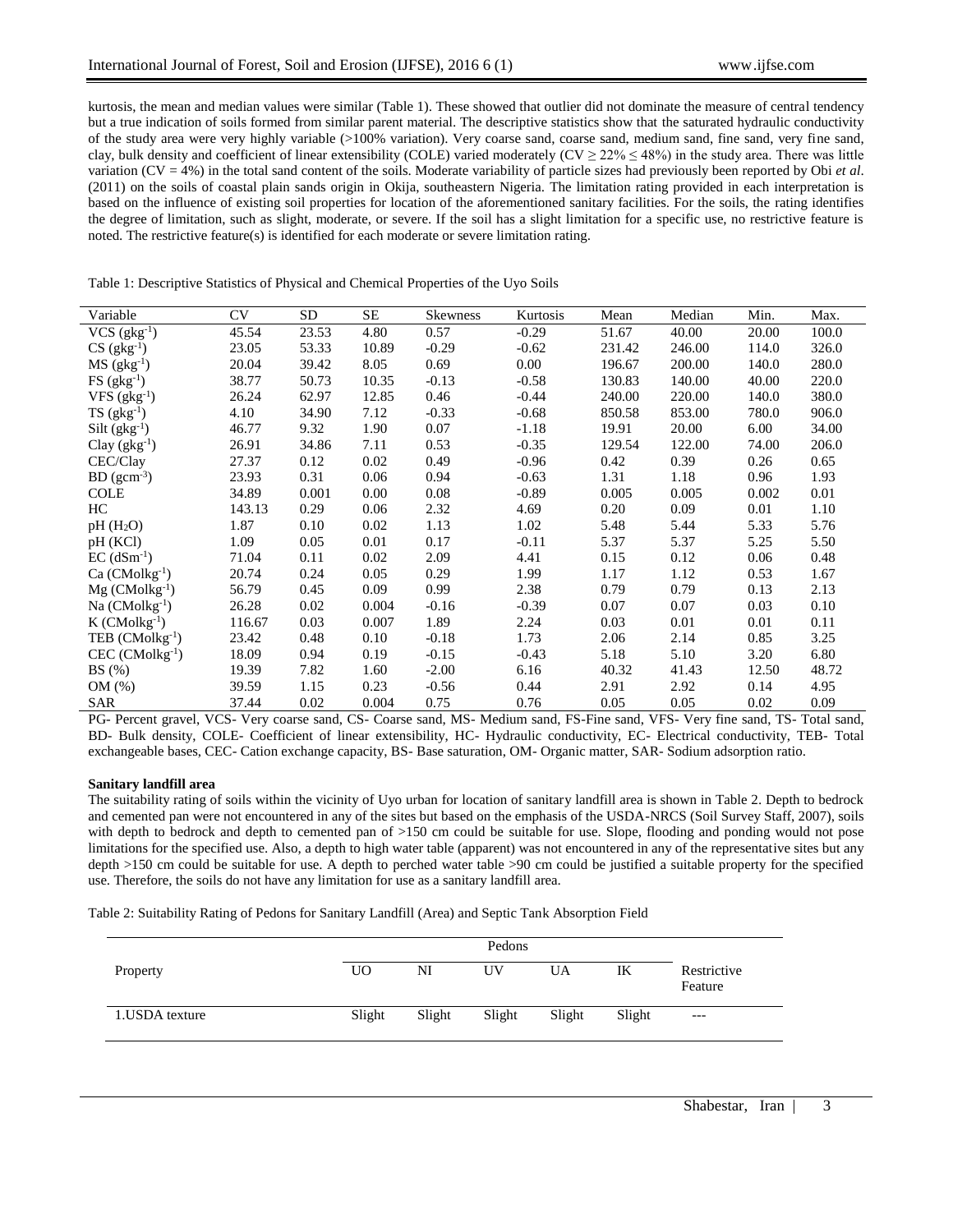| 2. Flooding                                   | Slight | Slight | Slight | Slight | Slight | --- |
|-----------------------------------------------|--------|--------|--------|--------|--------|-----|
| 3. Depth to bedrock (cm)                      | Slight | Slight | Slight | Slight | Slight | --- |
| 4. Depth to cemented pan<br>(cm)              | Slight | Slight | Slight | Slight | Slight | --- |
| 5. Ponding                                    | Slight | Slight | Slight | Slight | Slight | --- |
| 6. Depth to high water table<br>apparent (cm) | Slight | Slight | Slight | Slight | Slight | --- |
| 6a. Depth to high water table<br>perched (cm) | Slight | Slight | Slight | Slight | Slight | --- |
| 7. Slope $(\%)$                               | Slight | Slight | Slight | Slight | Slight | --- |

 $UO = Use$  Offot,  $NI = N$ tak Inyang,  $UV = U$ yo Village Road,  $UA = Use$  Atai,  $IK = I$ kot Ekpene Road.

## **Septic tank absorption fields**

The suitability rating of the soils for location of septic tank absorption fields is shown in Table 2. A depth to bedrock and cemented pan were not encountered in any of the sites but based on the emphasis of the USDA-NRCS (Soil Survey Staff, 2007), soils with depth to bedrock and depth to cemented pan of >180 cm could be suitable for use. Also a depth to high water table was not encountered, any depth to high water table >180 cm could be suitable (Soil Survey Staff, 2007). Slope and flooding could not pose limitations for the specified use. Generally, the soils do not have any limitation for construction of septic tank absorption fields.

## **Waste Management**

The suitability rating of soils of Uyo capital territory for; application of manure and food processing waste, and land application of municipal sewage sludge are shown in Table 3. The discussion and inferences made about land application of municipal sewage sludge can only be used in the near future in Uyo, Nigeria since there was no central sewage treatment plant as at the time of writing this article. The soils had no limitation for use for disposal of manure and food processing wastes except that of acidity of the coastal plain sands parent material from which the soils are derived (Table 3). However, on-site evaluation needs to be done in a particular site for the intended use. The restrictive feature of "acid" was indicated for the soils for the specified use because according to the National Soil Survey Hand-book of USDA-NRCS (Soil Survey Staff, 2007) soils having a pH between 5.0 – 6.0 could have serious acidity problems if manure and food processing wastes are disposed on them. No depth to high water table was encountered in the sites but any depth greater than about 120 cm could still be suitable for use (Soil Survey Staff, 2007). More so, depth to bedrock and depth to cemented pan were not encountered in the sites but any depth greater than about 100 cm could be suitable. The Sodium

Adsorption Ratio (SAR) showed that the soils had no sodicity problems ( $SAR = 0.05$ ) and based on the emphasis of the USDA-NRCS (Soil Survey Staff, 2007), soils with SAR values < 4 has a slight limitation for the specified use and thus suitable. The soil rating guide is based on utilizing the nutrients in the wastes for crop production and is not directed toward reclaiming or restoring critical areas or making the most efficient use of moisture (Soil Survey Staff, 2007).

|                                      |        |        | Pedons |           |        |                        |
|--------------------------------------|--------|--------|--------|-----------|--------|------------------------|
| Property                             | UO     | NI     | UV     | <b>UA</b> | IK     | Restrictive<br>Feature |
| 1. USDA texture                      | Slight | Slight | Slight | Slight    | Slight | $---$                  |
| 2. Depth to high water table<br>(cm) | Slight | Slight | Slight | Slight    | Slight | ---                    |

Table 3: Suitability Rating of Pedons for Land Application of Manure, Food Processing Wastes and Land Application of Municipal Sewage Sludge